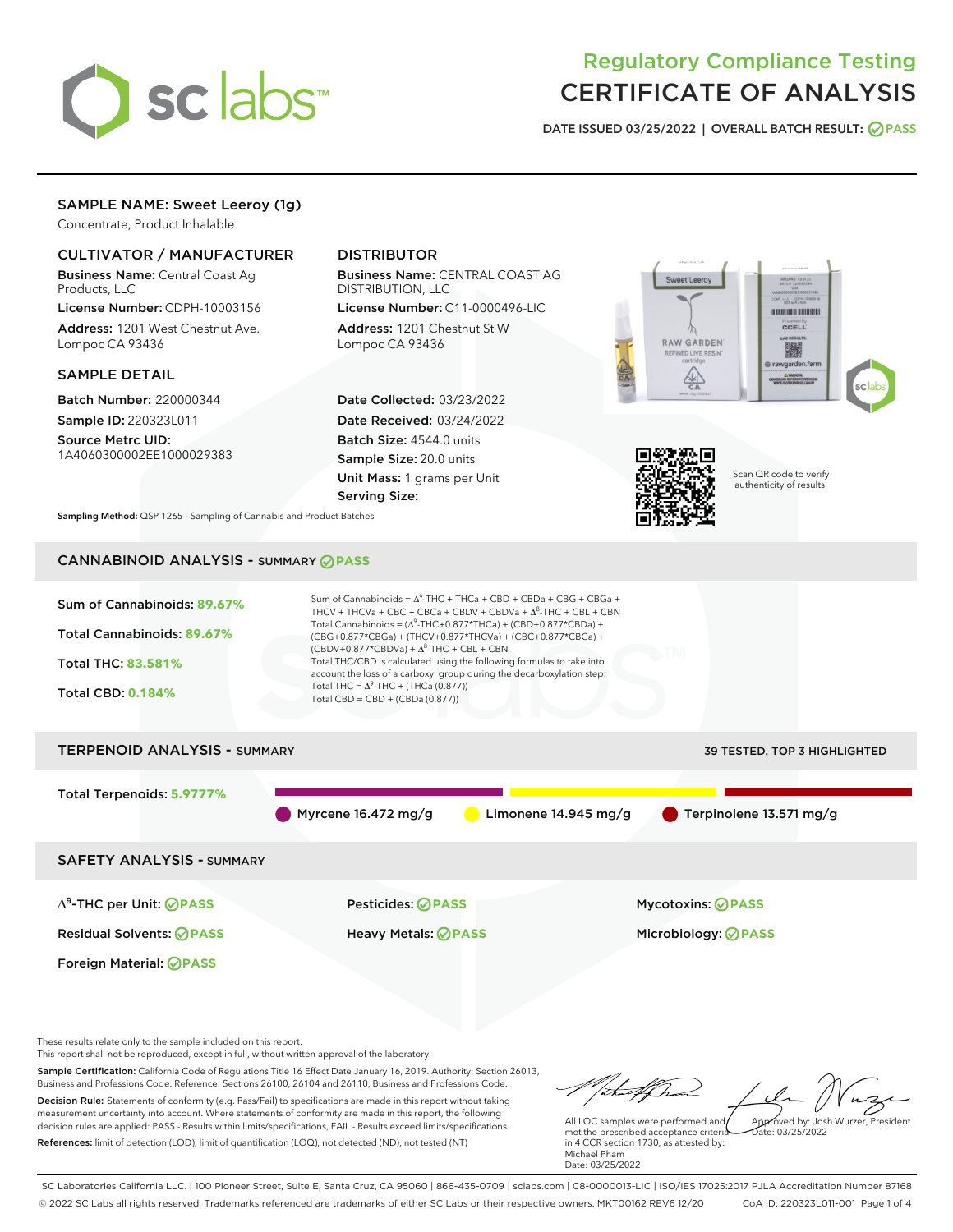



SWEET LEEROY (1G) | DATE ISSUED 03/25/2022 | OVERALL BATCH RESULT: @ PASS

#### CANNABINOID TEST RESULTS - 03/25/2022 2 PASS

Tested by high-performance liquid chromatography with diode-array detection (HPLC-DAD). **Method:** QSP 1157 - Analysis of Cannabinoids by HPLC-DAD

#### TOTAL CANNABINOIDS: **89.67%** Total Cannabinoids (Total THC) + (Total CBD) +

(Total CBG) + (Total THCV) + (Total CBC) +  $(Total CBDV) +  $\Delta^8$ -THC + CBL + CBN$ 

TOTAL THC: **83.581%** Total THC (Δ<sup>9</sup>-THC+0.877\*THCa)

TOTAL CBD: **0.184%**

Total CBD (CBD+0.877\*CBDa)

TOTAL CBG: 3.283% Total CBG (CBG+0.877\*CBGa)

TOTAL THCV: 2.38% Total THCV (THCV+0.877\*THCVa)

TOTAL CBC: ND Total CBC (CBC+0.877\*CBCa)

TOTAL CBDV: ND Total CBDV (CBDV+0.877\*CBDVa)

| <b>COMPOUND</b>  | LOD/LOQ<br>(mg/g)          | <b>MEASUREMENT</b><br><b>UNCERTAINTY</b><br>(mg/g) | <b>RESULT</b><br>(mg/g) | <b>RESULT</b><br>(%) |
|------------------|----------------------------|----------------------------------------------------|-------------------------|----------------------|
| $\Lambda^9$ -THC | 0.06 / 0.26                | ±22.400                                            | 835.81                  | 83.581               |
| <b>CBG</b>       | 0.06/0.19                  | ±1.008                                             | 32.83                   | 3.283                |
| <b>THCV</b>      | 0.1 / 0.2                  | ±0.92                                              | 23.8                    | 2.38                 |
| <b>CBN</b>       | 0.1/0.3                    | ±0.12                                              | 2.4                     | 0.24                 |
| <b>CBD</b>       | 0.07/0.29                  | ±0.066                                             | 1.84                    | 0.184                |
| $\Delta^8$ -THC  | 0.1 / 0.4                  | N/A                                                | <b>ND</b>               | <b>ND</b>            |
| <b>THCa</b>      | 0.05/0.14                  | N/A                                                | <b>ND</b>               | <b>ND</b>            |
| <b>THCVa</b>     | 0.07/0.20                  | N/A                                                | <b>ND</b>               | <b>ND</b>            |
| <b>CBDa</b>      | 0.02 / 0.19                | N/A                                                | <b>ND</b>               | <b>ND</b>            |
| <b>CBDV</b>      | 0.04 / 0.15                | N/A                                                | <b>ND</b>               | <b>ND</b>            |
| <b>CBDVa</b>     | 0.03/0.53                  | N/A                                                | <b>ND</b>               | <b>ND</b>            |
| <b>CBGa</b>      | 0.1 / 0.2                  | N/A                                                | <b>ND</b>               | <b>ND</b>            |
| <b>CBL</b>       | 0.06 / 0.24                | N/A                                                | <b>ND</b>               | <b>ND</b>            |
| <b>CBC</b>       | 0.2 / 0.5                  | N/A                                                | <b>ND</b>               | <b>ND</b>            |
| <b>CBCa</b>      | 0.07/0.28                  | N/A                                                | <b>ND</b>               | <b>ND</b>            |
|                  | <b>SUM OF CANNABINOIDS</b> |                                                    | 896.7 mg/g              | 89.67%               |

#### **UNIT MASS: 1 grams per Unit**

| $\Delta^9$ -THC per Unit               | 1100 per-package limit | 835.81 mg/unit | <b>PASS</b> |
|----------------------------------------|------------------------|----------------|-------------|
| <b>Total THC per Unit</b>              |                        | 835.81 mg/unit |             |
| <b>CBD</b> per Unit                    |                        | $1.84$ mg/unit |             |
| <b>Total CBD per Unit</b>              |                        | $1.84$ mg/unit |             |
| <b>Sum of Cannabinoids</b><br>per Unit |                        | 896.7 mg/unit  |             |
| <b>Total Cannabinoids</b><br>per Unit  |                        | 896.7 mg/unit  |             |

| <b>COMPOUND</b>         | <b>LOD/LOQ</b><br>(mg/g) | <b>UNCERTAINTY</b><br>(mg/g) | <b>RESULT</b><br>(mg/g)                         | <b>RESULT</b><br>(%) |
|-------------------------|--------------------------|------------------------------|-------------------------------------------------|----------------------|
| <b>Myrcene</b>          | 0.008 / 0.025            | ±0.1647                      | 16.472                                          | 1.6472               |
| Limonene                | 0.005 / 0.016            | ±0.1659                      | 14.945                                          | 1.4945               |
| Terpinolene             | 0.008 / 0.026            | ±0.2158                      | 13.571                                          | 1.3571               |
| β-Caryophyllene         | 0.004 / 0.012            | ±0.1281                      | 4.626                                           | 0.4626               |
| $\beta$ -Pinene         | 0.004 / 0.014            | ±0.0233                      | 2.615                                           | 0.2615               |
| $\alpha$ -Pinene        | 0.005 / 0.017            | ±0.0097                      | 1.452                                           | 0.1452               |
| Linalool                | 0.009 / 0.032            | ±0.0414                      | 1.397                                           | 0.1397               |
| $\alpha$ -Humulene      | 0.009 / 0.029            | ±0.0252                      | 1.006                                           | 0.1006               |
| Fenchol                 | 0.010 / 0.034            | ±0.0163                      | 0.540                                           | 0.0540               |
| $\alpha$ -Phellandrene  | 0.006 / 0.020            | ±0.0053                      | 0.500                                           | 0.0500               |
| Terpineol               | 0.009 / 0.031            | ±0.0212                      | 0.444                                           | 0.0444               |
| $\Delta^3$ -Carene      | 0.005 / 0.018            | ±0.0047                      | 0.425                                           | 0.0425               |
| $\alpha$ -Terpinene     | 0.005 / 0.017            | ±0.0046                      | 0.395                                           | 0.0395               |
| <b>B-Ocimene</b>        | 0.006 / 0.020            | ±0.0090                      | 0.359                                           | 0.0359               |
| $\gamma$ -Terpinene     | 0.006 / 0.018            | ±0.0037                      | 0.276                                           | 0.0276               |
| Camphene                | 0.005 / 0.015            | ±0.0023                      | 0.253                                           | 0.0253               |
| trans-ß-Farnesene       | 0.008 / 0.025            | ±0.0047                      | 0.170                                           | 0.0170               |
| <b>Borneol</b>          | 0.005 / 0.016            | ±0.0028                      | 0.086                                           | 0.0086               |
| Fenchone                | 0.009 / 0.028            | ±0.0015                      | 0.066                                           | 0.0066               |
| Sabinene                | 0.004 / 0.014            | ±0.0004                      | 0.043                                           | 0.0043               |
| $\alpha$ -Bisabolol     | 0.008 / 0.026            | ±0.0018                      | 0.043                                           | 0.0043               |
| Nerolidol               | 0.006 / 0.019            | ±0.0019                      | 0.038                                           | 0.0038               |
| p-Cymene                | 0.005 / 0.016            | ±0.0007                      | 0.033                                           | 0.0033               |
| Sabinene Hydrate        | 0.006 / 0.022            | ±0.0007                      | 0.022                                           | 0.0022               |
| Valencene               | 0.009 / 0.030            | N/A                          | <loq< th=""><th><loq< th=""></loq<></th></loq<> | <loq< th=""></loq<>  |
| Caryophyllene<br>Oxide  | 0.010 / 0.033            | N/A                          | <loq< th=""><th><loq< th=""></loq<></th></loq<> | <loq< th=""></loq<>  |
| Eucalyptol              | 0.006 / 0.018            | N/A                          | ND                                              | <b>ND</b>            |
| Isopulegol              | 0.005 / 0.016            | N/A                          | ND                                              | <b>ND</b>            |
| Camphor                 | 0.006 / 0.019            | N/A                          | ND                                              | ND                   |
| Isoborneol              | 0.004 / 0.012            | N/A                          | ND                                              | <b>ND</b>            |
| Menthol                 | 0.008 / 0.025            | N/A                          | ND                                              | ND                   |
| Nerol                   | 0.003 / 0.011            | N/A                          | ND                                              | ND                   |
| Citronellol             | 0.003 / 0.010            | N/A                          | <b>ND</b>                                       | ND                   |
| Pulegone                | 0.003 / 0.011            | N/A                          | <b>ND</b>                                       | ND                   |
| Geraniol                | 0.002 / 0.007            | N/A                          | ND                                              | ND                   |
| <b>Geranyl Acetate</b>  | 0.004 / 0.014            | N/A                          | ND                                              | <b>ND</b>            |
| $\alpha$ -Cedrene       | 0.005 / 0.016            | N/A                          | <b>ND</b>                                       | ND                   |
| Guaiol                  | 0.009 / 0.030            | N/A                          | ND                                              | ND                   |
| Cedrol                  | 0.008 / 0.027            | N/A                          | <b>ND</b>                                       | ND                   |
| <b>TOTAL TERPENOIDS</b> |                          |                              | 59.777 mg/g                                     | 5.9777%              |

SC Laboratories California LLC. | 100 Pioneer Street, Suite E, Santa Cruz, CA 95060 | 866-435-0709 | sclabs.com | C8-0000013-LIC | ISO/IES 17025:2017 PJLA Accreditation Number 87168 © 2022 SC Labs all rights reserved. Trademarks referenced are trademarks of either SC Labs or their respective owners. MKT00162 REV6 12/20 CoA ID: 220323L011-001 Page 2 of 4

# TERPENOID TEST RESULTS - 03/25/2022

Terpene analysis utilizing gas chromatography-flame ionization detection (GC-FID). **Method:** QSP 1192 - Analysis of Terpenoids by GC-FID

MEASUREMENT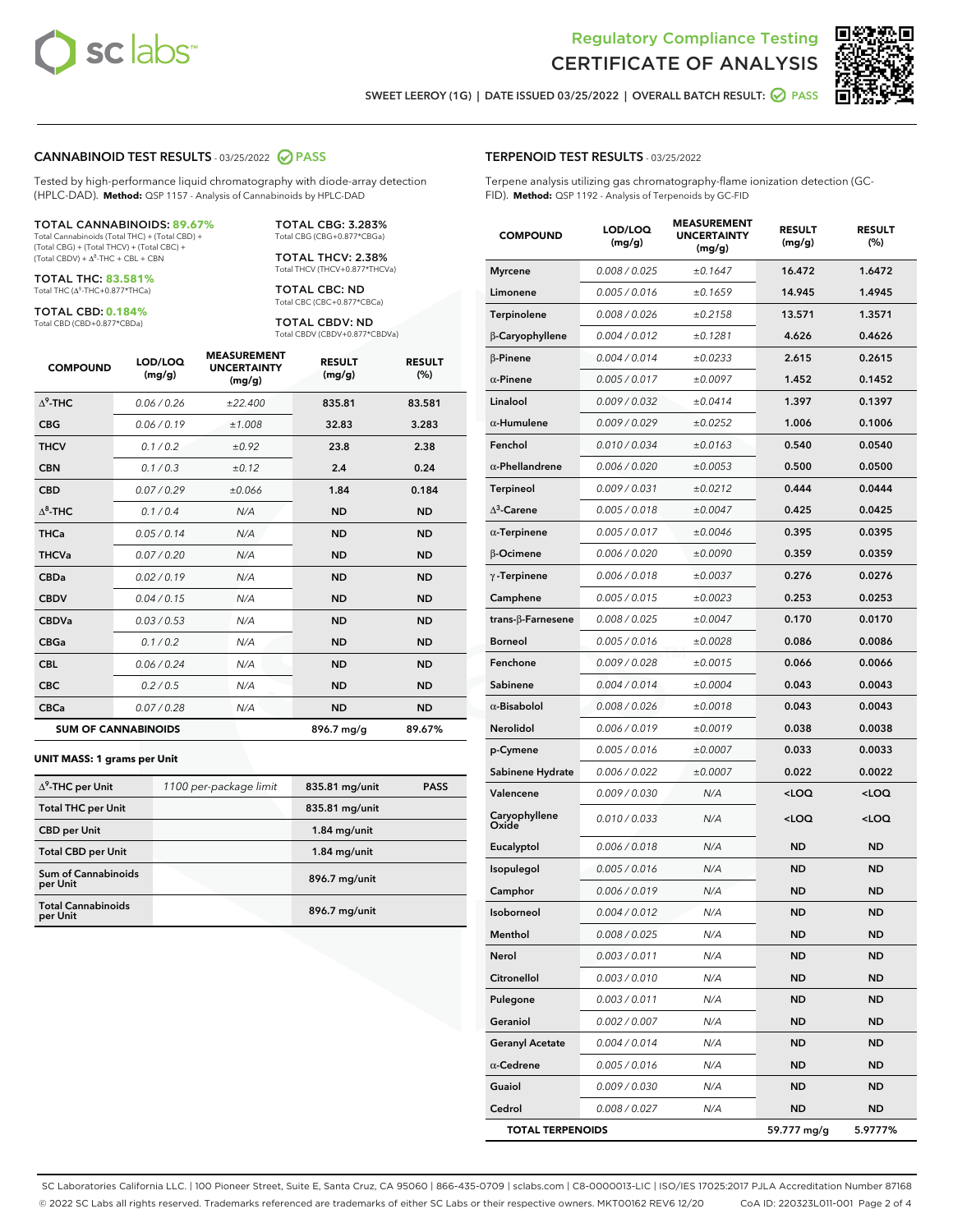



SWEET LEEROY (1G) | DATE ISSUED 03/25/2022 | OVERALL BATCH RESULT:  $\bigotimes$  PASS

# CATEGORY 1 PESTICIDE TEST RESULTS - 03/24/2022 2 PASS

Pesticide and plant growth regulator analysis utilizing high-performance liquid chromatography-mass spectrometry (HPLC-MS) or gas chromatography-mass spectrometry (GC-MS). \*GC-MS utilized where indicated. **Method:** QSP 1212 - Analysis of Pesticides and Mycotoxins by LC-MS or QSP 1213 - Analysis of Pesticides by GC-MS

| <b>COMPOUND</b>             | LOD/LOQ<br>$(\mu g/g)$ | <b>ACTION</b><br>LIMIT<br>$(\mu g/g)$ | <b>MEASUREMENT</b><br><b>UNCERTAINTY</b><br>$(\mu g/g)$ | <b>RESULT</b><br>$(\mu g/g)$ | <b>RESULT</b> |
|-----------------------------|------------------------|---------------------------------------|---------------------------------------------------------|------------------------------|---------------|
| Aldicarb                    | 0.03 / 0.08            | $\ge$ LOD                             | N/A                                                     | <b>ND</b>                    | <b>PASS</b>   |
| Carbofuran                  | 0.02 / 0.05            | $\ge$ LOD                             | N/A                                                     | <b>ND</b>                    | <b>PASS</b>   |
| Chlordane*                  | 0.03 / 0.08            | $\geq$ LOD                            | N/A                                                     | <b>ND</b>                    | <b>PASS</b>   |
| Chlorfenapyr*               | 0.03/0.10              | $\ge$ LOD                             | N/A                                                     | <b>ND</b>                    | <b>PASS</b>   |
| Chlorpyrifos                | 0.02/0.06              | $\ge$ LOD                             | N/A                                                     | <b>ND</b>                    | <b>PASS</b>   |
| Coumaphos                   | 0.02 / 0.07            | $\geq$ LOD                            | N/A                                                     | <b>ND</b>                    | <b>PASS</b>   |
| Daminozide                  | 0.02 / 0.07            | $>$ LOD                               | N/A                                                     | <b>ND</b>                    | <b>PASS</b>   |
| <b>Dichlorvos</b><br>(DDVP) | 0.03/0.09              | $\geq$ LOD                            | N/A                                                     | <b>ND</b>                    | <b>PASS</b>   |
| Dimethoate                  | 0.03/0.08              | $>$ LOD                               | N/A                                                     | <b>ND</b>                    | <b>PASS</b>   |
| Ethoprophos                 | 0.03/0.10              | $\ge$ LOD                             | N/A                                                     | <b>ND</b>                    | <b>PASS</b>   |
| Etofenprox                  | 0.02 / 0.06            | > LOD                                 | N/A                                                     | <b>ND</b>                    | <b>PASS</b>   |
| Fenoxycarb                  | 0.03/0.08              | $>$ LOD                               | N/A                                                     | <b>ND</b>                    | <b>PASS</b>   |
| Fipronil                    | 0.03 / 0.08            | $\geq$ LOD                            | N/A                                                     | <b>ND</b>                    | <b>PASS</b>   |
| Imazalil                    | 0.02 / 0.06            | $>$ LOD                               | N/A                                                     | <b>ND</b>                    | <b>PASS</b>   |
| <b>Methiocarb</b>           | 0.02 / 0.07            | $\ge$ LOD                             | N/A                                                     | <b>ND</b>                    | <b>PASS</b>   |
| Parathion-methyl            | 0.03/0.10              | > LOD                                 | N/A                                                     | <b>ND</b>                    | <b>PASS</b>   |
| <b>Mevinphos</b>            | 0.03/0.09              | $\geq$ LOD                            | N/A                                                     | <b>ND</b>                    | <b>PASS</b>   |
| Paclobutrazol               | 0.02 / 0.05            | $\ge$ LOD                             | N/A                                                     | <b>ND</b>                    | <b>PASS</b>   |
| Propoxur                    | 0.03/0.09              | $\geq$ LOD                            | N/A                                                     | <b>ND</b>                    | <b>PASS</b>   |
| Spiroxamine                 | 0.03 / 0.08            | $\ge$ LOD                             | N/A                                                     | <b>ND</b>                    | <b>PASS</b>   |
| Thiacloprid                 | 0.03/0.10              | $>$ LOD                               | N/A                                                     | <b>ND</b>                    | <b>PASS</b>   |

# CATEGORY 2 PESTICIDE TEST RESULTS - 03/24/2022 2 PASS

| <b>COMPOUND</b>          | LOD/LOQ<br>$(\mu g/g)$ | <b>ACTION</b><br><b>LIMIT</b><br>$(\mu g/g)$ | <b>MEASUREMENT</b><br><b>UNCERTAINTY</b><br>$(\mu g/g)$ | <b>RESULT</b><br>$(\mu g/g)$ | <b>RESULT</b> |  |
|--------------------------|------------------------|----------------------------------------------|---------------------------------------------------------|------------------------------|---------------|--|
| Abamectin                | 0.03/0.10              | 0.1                                          | N/A                                                     | <b>ND</b>                    | <b>PASS</b>   |  |
| Acephate                 | 0.02 / 0.07            | 0.1                                          | N/A                                                     | <b>ND</b>                    | <b>PASS</b>   |  |
| Acequinocyl              | 0.02 / 0.07            | 0.1                                          | N/A                                                     | <b>ND</b>                    | <b>PASS</b>   |  |
| Acetamiprid              | 0.02 / 0.05            | 0.1                                          | N/A                                                     | <b>ND</b>                    | <b>PASS</b>   |  |
| Azoxystrobin             | 0.02/0.07              | 0.1                                          | N/A                                                     | <b>ND</b>                    | <b>PASS</b>   |  |
| <b>Bifenazate</b>        | 0.01/0.04              | 0.1                                          | N/A                                                     | <b>ND</b>                    | <b>PASS</b>   |  |
| <b>Bifenthrin</b>        | 0.02 / 0.05            | 3                                            | N/A                                                     | <b>ND</b>                    | <b>PASS</b>   |  |
| <b>Boscalid</b>          | 0.03/0.09              | 0.1                                          | N/A                                                     | <b>ND</b>                    | <b>PASS</b>   |  |
| Captan                   | 0.19/0.57              | 0.7                                          | N/A                                                     | <b>ND</b>                    | <b>PASS</b>   |  |
| Carbaryl                 | 0.02/0.06              | 0.5                                          | N/A                                                     | <b>ND</b>                    | <b>PASS</b>   |  |
| Chlorantranilip-<br>role | 0.04/0.12              | 10                                           | N/A                                                     | <b>ND</b>                    | <b>PASS</b>   |  |
| Clofentezine             | 0.03/0.09              | 0.1                                          | N/A                                                     | <b>ND</b>                    | <b>PASS</b>   |  |

# CATEGORY 2 PESTICIDE TEST RESULTS - 03/24/2022 continued

| <b>COMPOUND</b>               | LOD/LOQ<br>(µg/g) | <b>ACTION</b><br>LIMIT<br>(µg/g) | <b>MEASUREMENT</b><br><b>UNCERTAINTY</b><br>(µg/g) | <b>RESULT</b><br>$(\mu g/g)$ | <b>RESULT</b> |
|-------------------------------|-------------------|----------------------------------|----------------------------------------------------|------------------------------|---------------|
| Cyfluthrin                    | 0.12 / 0.38       | $\overline{2}$                   | N/A                                                | <b>ND</b>                    | <b>PASS</b>   |
| Cypermethrin                  | 0.11 / 0.32       | $\mathbf{1}$                     | N/A                                                | <b>ND</b>                    | <b>PASS</b>   |
| Diazinon                      | 0.02 / 0.05       | 0.1                              | N/A                                                | <b>ND</b>                    | <b>PASS</b>   |
| Dimethomorph                  | 0.03 / 0.09       | $\overline{\mathcal{L}}$         | N/A                                                | <b>ND</b>                    | <b>PASS</b>   |
| Etoxazole                     | 0.02 / 0.06       | 0.1                              | N/A                                                | <b>ND</b>                    | <b>PASS</b>   |
| Fenhexamid                    | 0.03 / 0.09       | 0.1                              | N/A                                                | <b>ND</b>                    | <b>PASS</b>   |
| Fenpyroximate                 | 0.02 / 0.06       | 0.1                              | N/A                                                | <b>ND</b>                    | <b>PASS</b>   |
| Flonicamid                    | 0.03 / 0.10       | 0.1                              | N/A                                                | <b>ND</b>                    | <b>PASS</b>   |
| Fludioxonil                   | 0.03 / 0.10       | 0.1                              | N/A                                                | <b>ND</b>                    | <b>PASS</b>   |
| Hexythiazox                   | 0.02 / 0.07       | 0.1                              | N/A                                                | <b>ND</b>                    | <b>PASS</b>   |
| Imidacloprid                  | 0.04 / 0.11       | 5                                | N/A                                                | <b>ND</b>                    | <b>PASS</b>   |
| Kresoxim-methyl               | 0.02 / 0.07       | 0.1                              | N/A                                                | <b>ND</b>                    | <b>PASS</b>   |
| Malathion                     | 0.03 / 0.09       | 0.5                              | N/A                                                | <b>ND</b>                    | <b>PASS</b>   |
| Metalaxyl                     | 0.02 / 0.07       | $\overline{c}$                   | N/A                                                | ND                           | <b>PASS</b>   |
| Methomyl                      | 0.03 / 0.10       | 1                                | N/A                                                | <b>ND</b>                    | <b>PASS</b>   |
| Myclobutanil                  | 0.03 / 0.09       | 0.1                              | N/A                                                | <b>ND</b>                    | <b>PASS</b>   |
| Naled                         | 0.02 / 0.07       | 0.1                              | N/A                                                | <b>ND</b>                    | <b>PASS</b>   |
| Oxamyl                        | 0.04 / 0.11       | 0.5                              | N/A                                                | <b>ND</b>                    | <b>PASS</b>   |
| Pentachloronitro-<br>benzene* | 0.03 / 0.09       | 0.1                              | N/A                                                | ND                           | <b>PASS</b>   |
| Permethrin                    | 0.04 / 0.12       | 0.5                              | N/A                                                | <b>ND</b>                    | <b>PASS</b>   |
| Phosmet                       | 0.03 / 0.10       | 0.1                              | N/A                                                | ND                           | <b>PASS</b>   |
| Piperonyl<br><b>Butoxide</b>  | 0.02 / 0.07       | 3                                | N/A                                                | <b>ND</b>                    | <b>PASS</b>   |
| Prallethrin                   | 0.03 / 0.08       | 0.1                              | N/A                                                | <b>ND</b>                    | <b>PASS</b>   |
| Propiconazole                 | 0.02 / 0.07       | 0.1                              | N/A                                                | <b>ND</b>                    | <b>PASS</b>   |
| Pyrethrins                    | 0.04 / 0.12       | 0.5                              | N/A                                                | <b>ND</b>                    | <b>PASS</b>   |
| Pyridaben                     | 0.02 / 0.07       | 0.1                              | N/A                                                | <b>ND</b>                    | <b>PASS</b>   |
| Spinetoram                    | 0.02 / 0.07       | 0.1                              | N/A                                                | <b>ND</b>                    | PASS          |
| Spinosad                      | 0.02 / 0.07       | 0.1                              | N/A                                                | <b>ND</b>                    | PASS          |
| Spiromesifen                  | 0.02 / 0.05       | 0.1                              | N/A                                                | <b>ND</b>                    | <b>PASS</b>   |
| Spirotetramat                 | 0.02 / 0.06       | 0.1                              | N/A                                                | <b>ND</b>                    | <b>PASS</b>   |
| Tebuconazole                  | 0.02 / 0.07       | 0.1                              | N/A                                                | <b>ND</b>                    | <b>PASS</b>   |
| Thiamethoxam                  | 0.03 / 0.10       | 5                                | N/A                                                | <b>ND</b>                    | <b>PASS</b>   |
| Trifloxystrobin               | 0.03 / 0.08       | 0.1                              | N/A                                                | <b>ND</b>                    | <b>PASS</b>   |

SC Laboratories California LLC. | 100 Pioneer Street, Suite E, Santa Cruz, CA 95060 | 866-435-0709 | sclabs.com | C8-0000013-LIC | ISO/IES 17025:2017 PJLA Accreditation Number 87168 © 2022 SC Labs all rights reserved. Trademarks referenced are trademarks of either SC Labs or their respective owners. MKT00162 REV6 12/20 CoA ID: 220323L011-001 Page 3 of 4